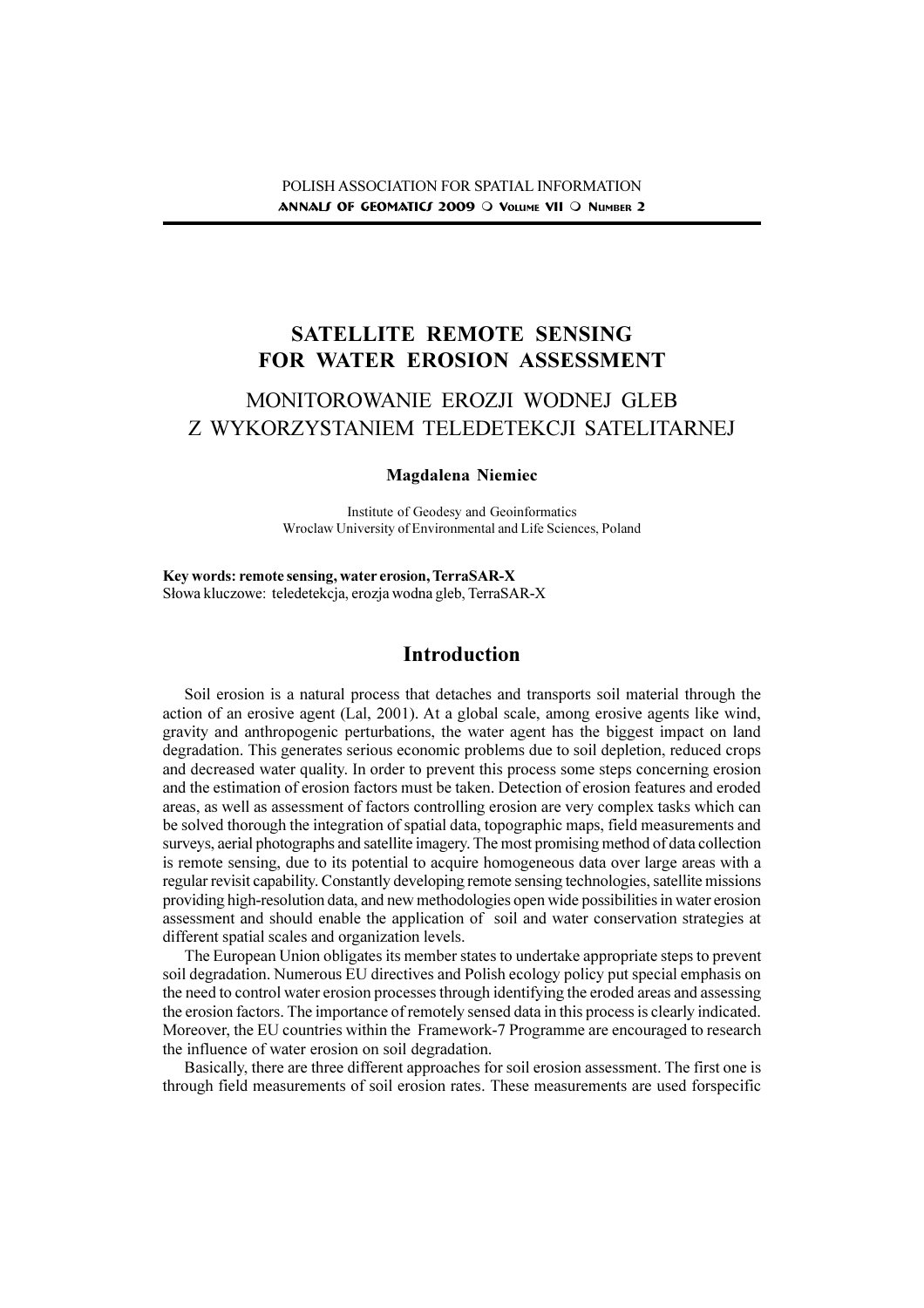erosion factor assessment, model development or validation purposes, but not directly for spatial evaluation of erosion (Vrieling, 2005). The second approach is erosion field survey, in which erosion features are identified and assessed in a qualitative or quantitative (via repeatable measurements) manner. However, these surveys only allow spatial mapping of erosion features which is limited to small areas like small catchments. For larger areas this method becomes difficult. Moreover, field surveys are generally expensive and time consuming.

The third method is a quantitative procedure for the estimation of soil loss through the integration of spatial data on erosion factors. Several models concerning these factors exist, of which the USLE (Universal Soil Loss Equation) is the most frequently used. Such models require large amounts of detailed data on a wide variety of rainfall, soil, vegetation and slope parameters (Vrieling, 2005). Selection of the model and required factors is region-specific, dependant on the characteristics of the area of interest and erosion processes that occur.

New possibilities for water erosion assessment are offered by remote sensing methods, especially SAR interferometry using data from new, high resolution sensors. The main objective of this study is to present existing and potential methods for water erosion and erosion factors assessment, putting the emphasis on the utility of radar images (SAR) in erosion studies. In addition, the possible use of new high-resolution radar images acquired onboard the TerraSAR-X satellite is described. Finally, ongoing research on water soil erosion in the area of the Trzebnickie Hills using TerraSAR-X images and radar interferometry is presented.

# Methods of water erosion assessment using remotely sensed data

All the spatial data which can be used in erosion mapping, mapping method validation, qualitative and quantitative erosion assessment can be obtained from existing topographic, soil, land use maps, field measurements, weather reports, terrestrial and airborne laser scanning, aerial photographs and satellite imagery. Among these possibilities, remotely sensed data, basically satellite imagery, provides repeatable measurements over large areas with desirable spatial and temporal resolution. Additionally, variables obtained from such images can be supported with other spatial data, such as laser scanning, to extract new or more accurate information (Lubczynski, Gurwin, 2005). With satellite imagery it is possible to detect eroded areas and determine their spatial range, as well as assess erosion factors like vegetation cover, slope, or soil type. These parameters can then be used as input factors in erosion models.

Optical satellite systems have been most frequently applied in erosion research (Vrieling, 2005). These sensors operate in the visible, near infrared, shortwave infrared and thermal infrared parts of the electromagnetic spectrum. Spatial resolution of the images obtained with optical sensors varies, depending on the satellite platform, from 120 m (Landsat TM thermal band) and 90 m (Aster TIR) to a meter-resolution IKONOS (4.0 m) or QuickBird (2.44 m). Nevertheless there are some obstacles for the wide use of such data. Particularly, optical waves back-scattered from the terrain and registered by the sensor are sensitive to weather conditions (dense clouds, rain, etc.) and, as these are passive sensors, images can be obtained only in daylight. To overcome these problems, radar images from satellites like ERS-1 and 2, JERS-1, RADARSAT-1, ENVISAT or the new high-resolution TerraSAR-X can be used for erosion research. The main advantages of radar systems are weather independence and both day/night acquisition possibility (as for other active sensors).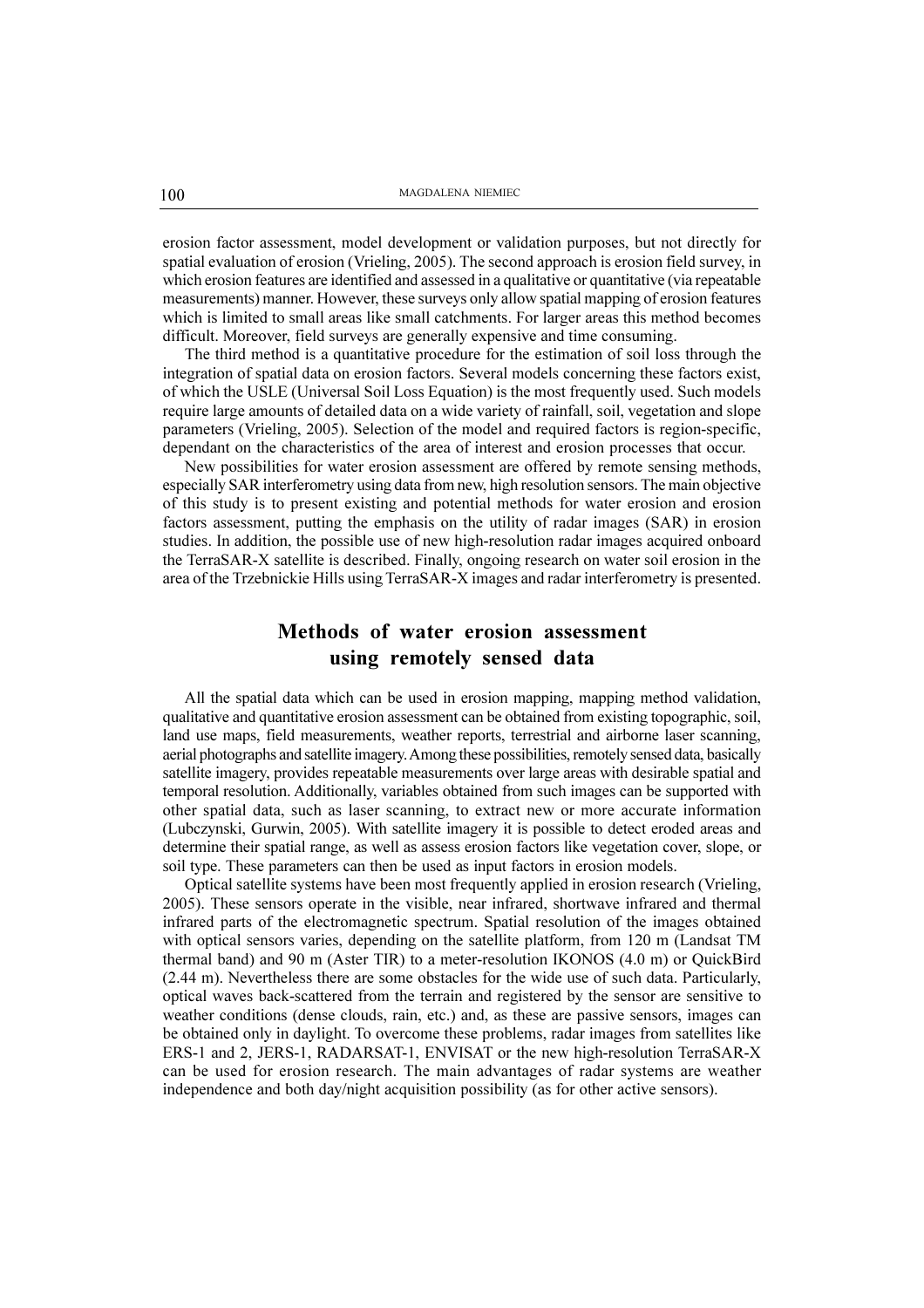Satellite data can be applied to directly detect erosion or erosion consequences. The individual identification of eroded areas and large erosion features is possible through visual satellite image interpretation, band composites analysis or image composites from different sensors. Delineation of eroded areas on multi-temporal data gives the possibility to evaluate its increase/decrease (Fadul et al., 1999). An alternative method for visual image interpretation is the extraction of eroded lands using classification methods. Several studies concerning the application of different methods have been conducted (Serveney, Prat, 2003; Floras, Sgouras, 1999). Research has proved that high resolution data performed better in classification, as well as the larger number of spectral bands used in classification step.

Change of surface states can supply direct information on erosion occurrence (Vrieling, 2005). Using amplitude and phase information carried by two radar images, having approximately the same geometry and acquired within a certain time span, it is possible to apply the repeatpass interferometry technique. This method allows delineation of slight (sub-cm) land deformations and can be used for DEM (Digital Elevation Model) generation. A more promising product derived from SAR imagery is the coherence map. When the characteristics of the soil material on both acquired radar images are very similar, the coherence is high. Changes in the top soil layer caused by erosion can cause significant temporal de-correlation. Nevertheless, the de-correlation can be caused by other factors such as differences in satellite paths for acquired images, vegetation, soil moisture and roughness (Wegmuller et al., 2000; Baghdadi et al., 2002). The topographic de-correlation influence due to the local terrain slope can be separated from the overall de-correlation between two radar images using the ratio coherence imagery method of (Lee, Liu, 2001). This method can effectively expose the de-correlation component due to erosion in coherence maps. However, for the correct interpretation of coherence imagery, integration with other spatial data, such as optical imagery is needed.

Remote sensing techniques can be also applied for assessing erosion controlling factors. The most important are topography, soil properties, vegetation cover and tillage. These factors are of the biggest importance in evaluating erodibility, which is the measure of soil resistance to the erosion process.

The information concerning topography can be derived from topographic maps. Nevertheless, most of the erosion models require a Digital Elevation Model of the study area. To obtain DEMs, several methods using remotely sensed data are available. With stereo optical satellitel imagery (SPOT, ASTER), a DEM of an accuracy of  $\leq$  20 m can be reached (Toutin, Cheng, 2003). Interferometric SAR processing of the radar images obtained during SRTM (Shuttle Radar Topography Mission) provided elevation data with a resolution of 30 m. Moreover, a DEM derived as one of the intermediate products in interferometric processing of SAR data (ERS, ENVISAT or TerraSAR-X) can be used in erosion studies. DEMs are the source of the slope parameter which is needed in all of the water erosion models. Additionally, the information about the area and slope length can be obtained.

Basic soil properties which can be determined using satellite images are soil moisture, roughness, texture and organic matter content. All of these can be derived through the visual interpretation of optical images and soil pattern delineation, as well as through the image classification process. However, soil property evaluation using optical satellite images can be difficult because the topsoil reflectance of the Earth's surface is influenced by many factors in parallel. This factor variety in some cases allows evaluation of surface states, instead of distinct soil property determination. These surface states can be than related to erosion potential using field measurements (Vrieling, 2005). Additionally, the reflectance by vegetation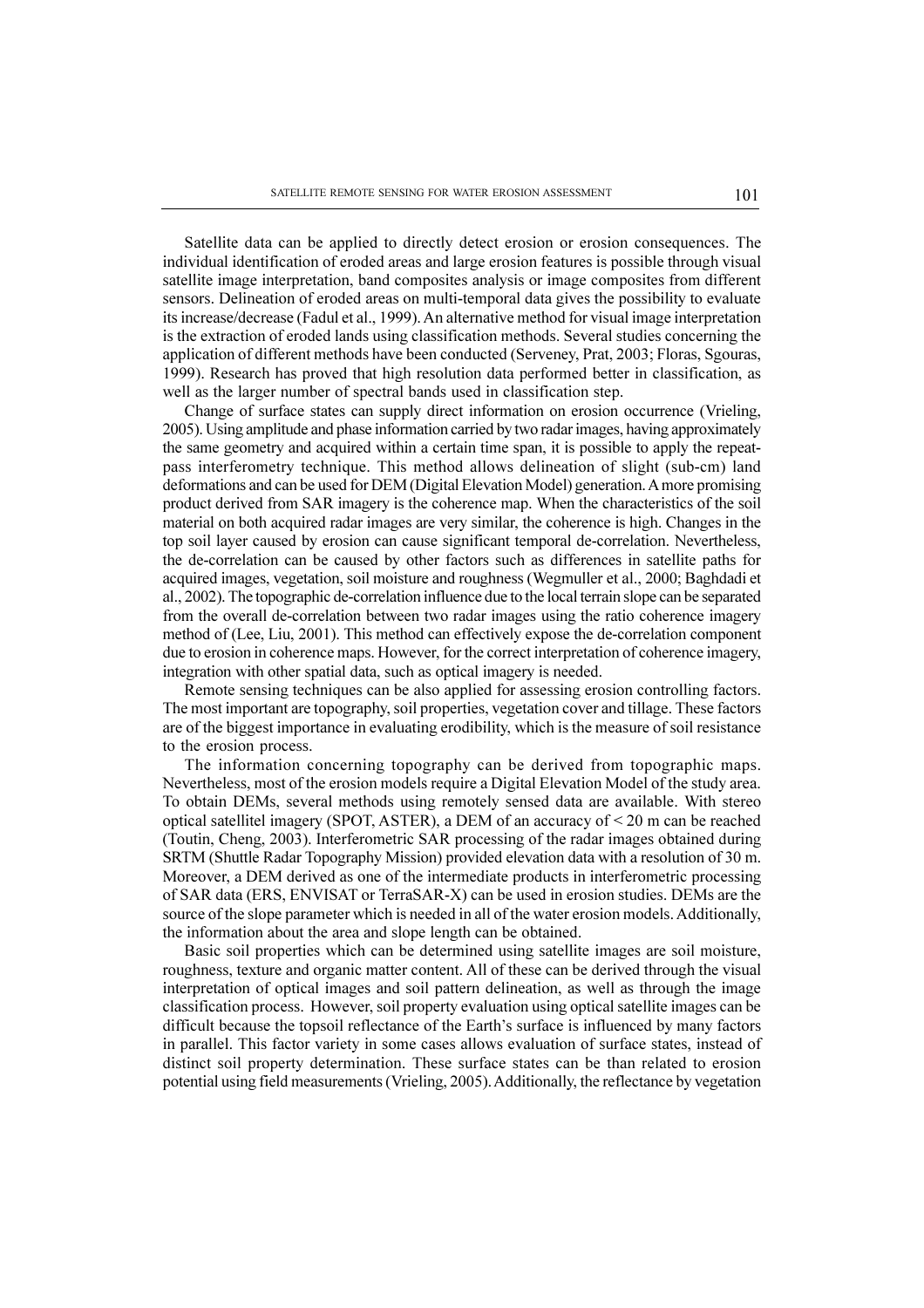in some areas makes soil mapping through satellite imagery impossible. Several methods exist to separate soil and vegetation signal from overall reflectance. Knowledge of the regional soil types and their respective climax and degradation forms in combination with their spectral characteristics, enables these methods to be applied in erosion assessment (Hill et al., 1995). SAR imagery is very sensitive to soil properties, especially soil roughness and moisture. The potential use of radar data in soil property assessment depends on the radar and individual image parameters (wavelength, polarization, incidence angle). Several authors have claimed success in surface roughness evaluation to determine the possible run-off and soil erosion (Baghdadi et al., 2002).

Vegetation cover, basically plants' roots attach and bind soil particles, protects soil from erosion. Depending on the type, plants have different abilities to protect topsoil against runoff. In erosion studies, land cover classification is usually performed with optical satellite image composites.

Several approaches to classification exist, for example supervised, unsupervised or hybrid (combined supervised and unsupervised classification) methods. Moreover, neural networks are frequently used for satellite images classification. The visual interpretation of such classified images requires additional ground-truth data. Accuracy of vegetation cover determination depends mainly on the satellite imagery used for classification and sensor properties. Multi-band approaches, combining images from different sensors, might be useful for increased classification accuracy. Due to the temporal changes in land cover over a year, multi-temporal imagery can also considerably increase classification accuracy. The other method for vegetation assessment is through the vegetation indices. Indices are ratios between specific image bands which can stress particular vegetation properties and can be used for quantitative and qualitative vegetation evaluation. For example the well known NDVI (Normalized Difference Vegetation Index), defined as near infrared (NIR) minus red band divided by the sum of the two is very useful for discrimination between vegetated and bare soils. Nevertheless, all of the optical sensors are sensitive to the weather conditions and cloud coverage. To overcome these obstacles, radar images can be used. Through the classification of multi-temporal and multi-polarized SAR images, combined with images acquired by different sensors and with different incidence angles, it may be possible to monitor vegetation cover and its condition.

The other erosion controlling factors are tillage and land conservation practices. Because tillage changes soil roughness, visual or automated satellite image classification should enable to discriminate the areas where different tillage methods were applied. Authors of several studies have used optical satellite images to assess soil conservation and tillage practices. However, SAR images, because of the sensitivity to soil roughness, performed better for this purpose (Leek, Solberg, 1995). In general the rougher the soil surface, the greater backscatter registered by radar. Backscatter is also influenced by the tillage row direction. Although SAR images can be used successfully for aluating evtillage practice, several barriers exist  $-$  for example existing dense vegetation cover. This can be overcome by the integration of SAR images with optical images, as well as the multi-temporal approach.

## Remotely sensed parameters for erosion models

Data concerning erosion factors discussed above can be integrated and used in water erosion modeling. A large number of erosion models exist. Through these models quantitative evaluation of soil loss can be obtained. Additionally, the influence of erosion on the environment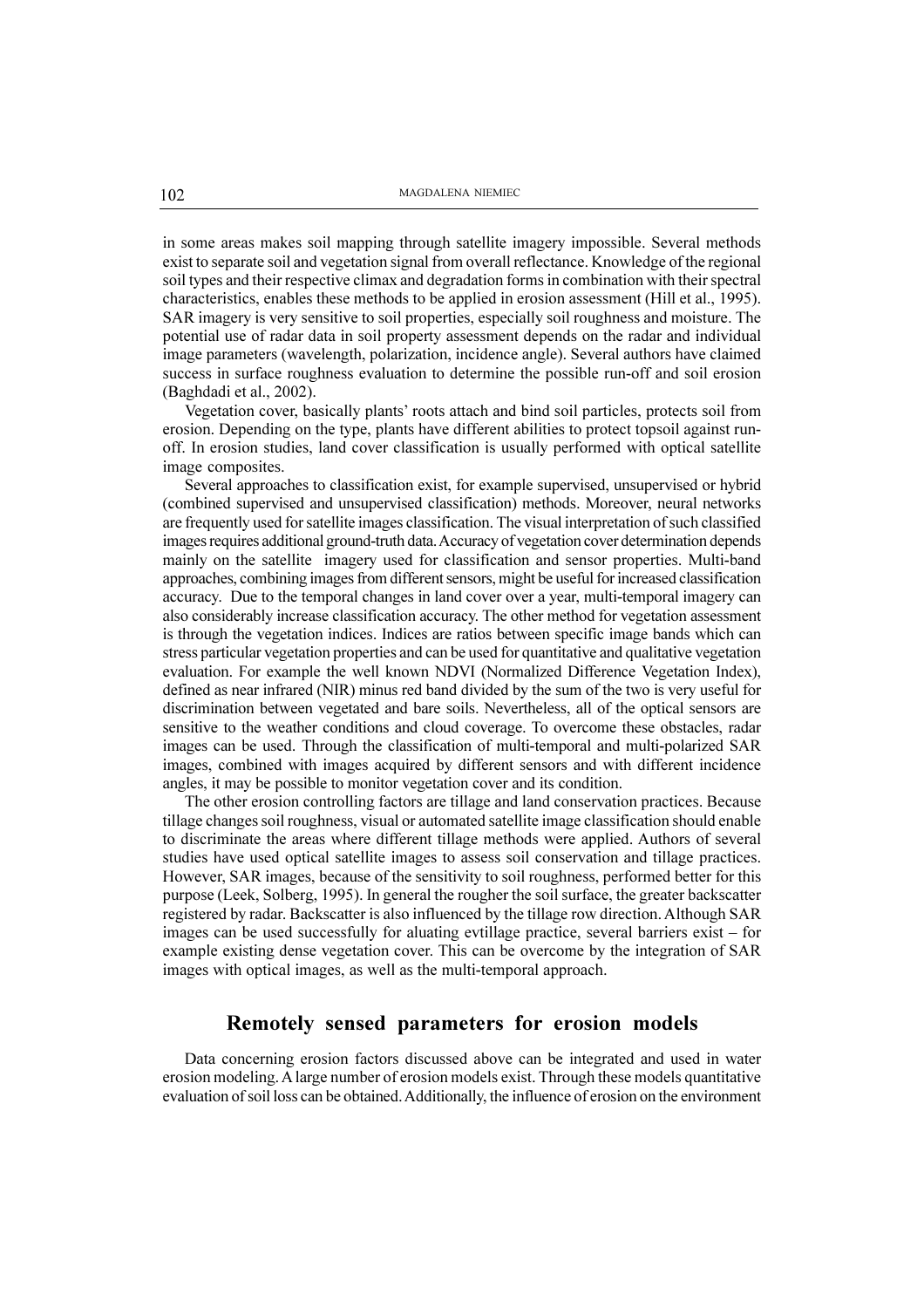can be assessed and the process expansion can be predicted. This can lead to the development of change scenarios for eroded areas, in order to prevent subsequent soil degradation.

Water erosion modeling requires various input data. Some of these spatial data can be obtained using remote sensing techniques. Due to the constantly increasing resolution of satellite imagery, providing accurate data over large areas, remote sensing is a very strong tool in erosion modeling.

One of the most widely used models is USLE (Universal Soil Loss Equation) and its modified version RUSLE (Revised Universal Soil Loss Equation).

 $A=R^*K^*LS^*C^*P$ 

Where:

- $A$  estimated average soil loss in tons per acre per year
- $R$  rainfall-runoff erosivity factor
- $K$  soil erodibility factor
- $L$  slope length factor
- $S slope$  steepness factor
- $C$  cover-management factor
- $P$  support practice factor

Remotely sensed data can contribute to the assessment of almost all these factors. The soil erodibility factor K is the measure of soil resistance to erosion; it strongly depends on the soil particle size, soil roughness and organic matter content. Many soil properties, as mentioned previously can be successfully mapped using satellite images visual interpretation or image classification. Slope length factor L and slope steepness factor S represent the effect of slope length and slope steepness on erosion respectively. These factors can be best determined using DEMs, obtained for example using interferometric SAR image processing to provide high-resolution digital information about elevation over large areas. The cover-management factor reflects the effect of cropping and tillage on erosion rates. It consists of a few subfactors: surface cover, canopy, soil roughness, moisture and land use. As was mentioned previously, most of these factors can be obtained from satellite optical and radar images. The last factor from the USLE/RUSLE model which can be supported with remotely sensed data is the P factor, reflecting the impact of support practices on erosion rates. It takes into account the tillage method (for instance strip cropping, straight row farming, up-and-down slope tillage). As shown by several studies (Major et al., 1993) sensitivity of radar to soil surface roughness can provide information about tillage practices.

## Potential of high-resolution TerraSAR-X images in erosion studies

TerraSAR-X is an active microwave system providing high-resolution radar images. Its main advantages are image acquisition day and night and in all weather conditions; big spatial coverage; short revisit time; and soil surface conditions sensitivity. The first aim for which TerraSAR-X images can be used in erosion studies is the determination of eroded areas through interferometric SAR processing. This technique is used for measuring the relative height (DEM) and height changes. It should be also applicable for small surface change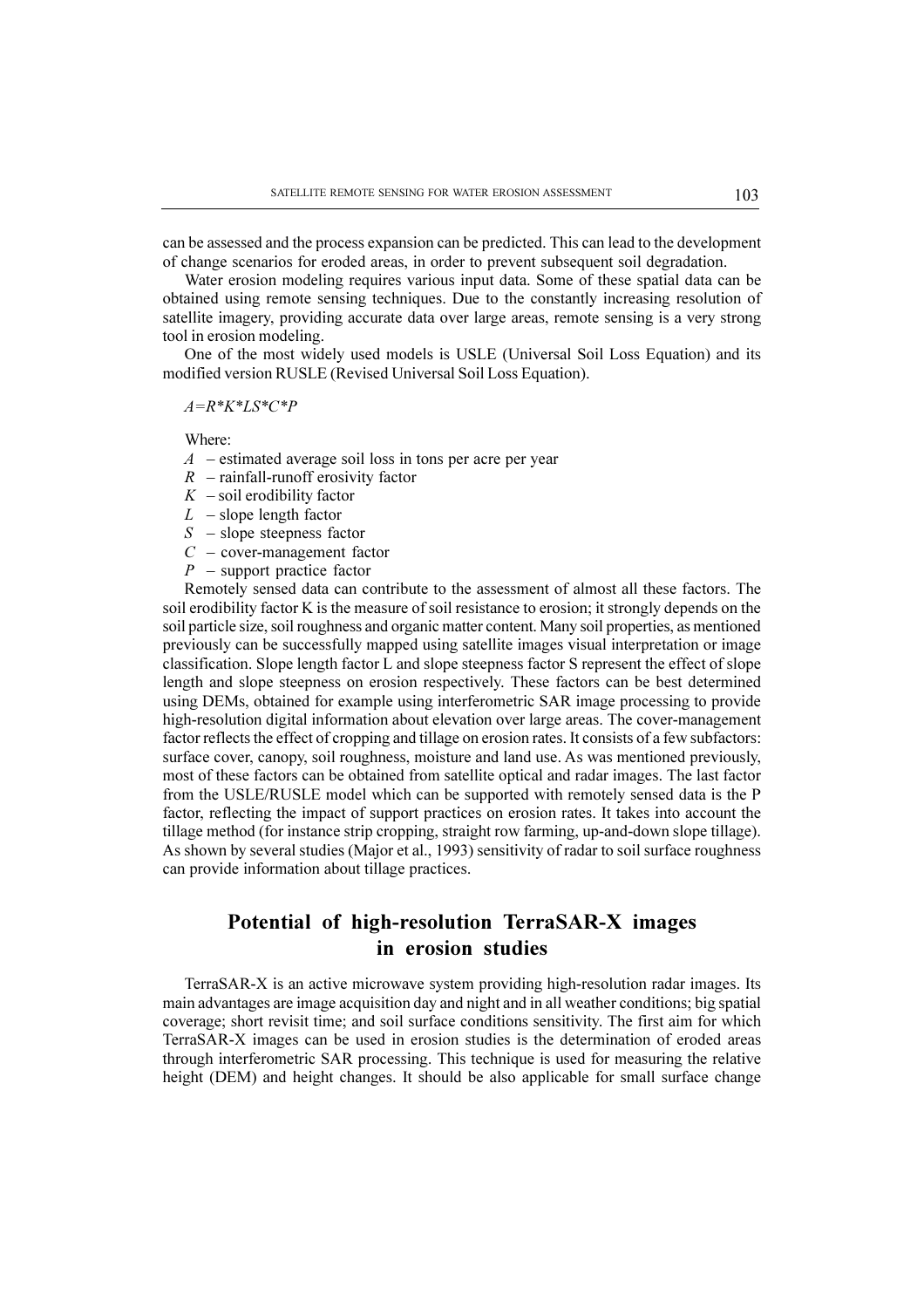detection due to water erosion processes. As mentioned previously, one of the radar image processing products is a coherence map which shows backscatter de-correlation between two image acquisitions. Water erosion influences on the topsoil can cause image de-correlation and the low coherence areas can indicate surface changes due to water soil erosion. TerraSAR-X images can be used in determination of eroded areas for high-resolution and weather independence, as well as short revisit time which can be an advantage for regions where erosion processes are very intensive. Moreover, the high-resolution imagery might be less sensitive to volume scattering. As mentioned before, TerraSAR-X images can also assist in obtaining input spatial data for erosion models by providing high-resolution DEMs, land use and vegetation coverage maps, soil properties evaluation, crop determination and tillage method identification. The interpretation of radar images can be performed through visual or automated classification. Several classification methods, such as contour tracing, have been already applied in TerraSAR-X image processing. One of the advantage of TerraSAR-X is the capability to adapt image parameters to local conditions. For instance, HH polarization can perform better in the evaluation of soil properties and identification of direct erosion features, whereas VV polarization might be better for vegetation cover evaluation; the local incidence angle plays an important role for defining the roughness and moisture of the soil (Baghdadi et al., 2002). In most cases, for full utilization of TerraSAR-X images in erosion studies, multitemporal and multi-polarization data are required.

### Research area Trzebnickie Hills

The application of TerraSAR-X images in erosion assessment is currently under development within the DLR (German Aerospace Agency) project (LAN0514) running at the Institute of Geodesy and Geoinformatics at Wroclaw University of Environmental and Life Sciences. The area under study is the region of the Trzebnickie Hills located in western Poland, where the effect of water soil erosion has a big impact on the soil properties and quality. The sensitivity of the loess soils in this region to erosion and the high probability of water erosion can cause soil degradtation. Figure 1 shows the erosion features, in the form of rills and gullies, observed in the area of interest.

In our research we assume that the Interferometric processing of TerraSAR-X Spotlight images, with resolution of app.1m, can provide valuable information on local surface changes caused by erosion processes. Coherence of images should be secured by one repeat cycle temporal baseline  $(11 \text{ days})$ . As the thickness of loess layer is more than  $2-3$  m, correlation between image acquisitions should be good (homogenous material should give similar backscatter). In the case of big changes due to erosion processes, or for images with a longer temporal baseline, it should be possible to delineate eroded areas through the coherence maps. Within the project it has been planned to acquire 20 images with temporal resolution of 11 days, HH polarization, due to its lower sensitivity to backscatter from vegetation cover, and an incidence angle of app.23° to decrease image sensitivity to soil roughness. First radar images (Fig. 2) obtained through the DLR project were processed with partial success due to some problems with the implementation of the algorithm for interferometric processing of the high resolution SpotLight mode, in which images were acquired. Nevertheless, some preliminary conclusions can be drawn. The first interferogram (Fig. 2) generally shows very good coherence. Although it's still difficult to interpret interferometric fringes, we can observe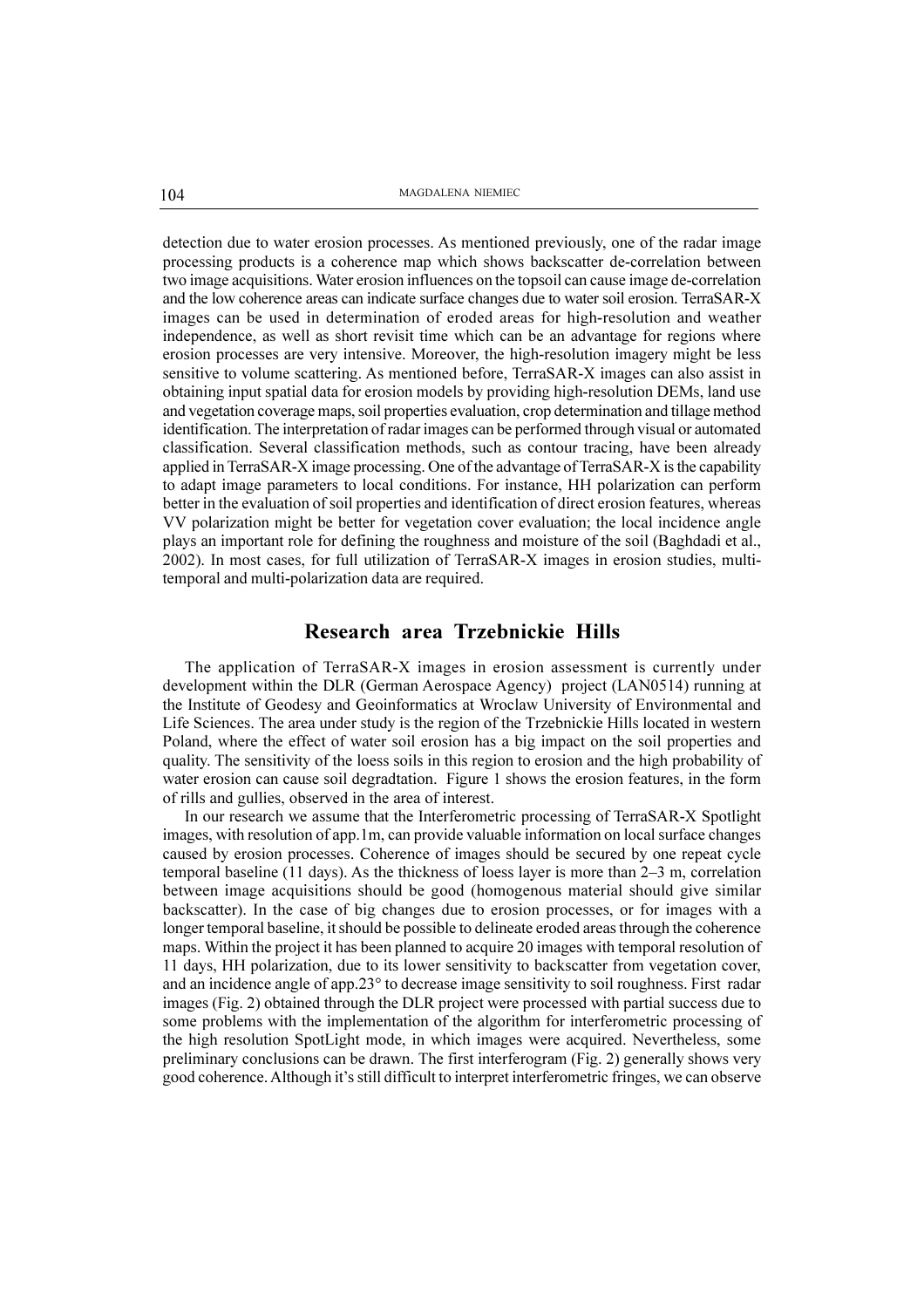some buggy fringes at the edges of the interferogram which are the result of the varying Doppler frequency due to the antenna motion, as well as improper processing due to the algorithm applied. Moreover, we can observe some areas with substantial decrease of coherence. This might be caused by the erosion process or by other factors, particularly soil properties. In both cases more detail research will be performed in subsequent studies.

The next research will focus on the determination of the extent of the areas affected by erosion, temporal variability of the erosion affected areas and the estimation of terrain elevation changes caused by erosion. Moreover the utility of TerraSAR-X images in erosion modeling will be studied.

## Conclusions

This article exposes the problem of water soil erosion raised in many EU directives and Polish Ecology Policy as one of the main cause of land degradation. The study presents an overview of erosion assessment methods and points out the areas in erosion researches where satellite images can be used. In particular, it focuses on the possibility of obtaining input parameters for erosion models using satellite imagery and describes the possible application of TerraSAR-X images in erosion studies. The ongoing research on the utility of high-resolution radar images is briefly described. Although we were not able apply interferometric processing for Spotlight images correctly, the first rough results look sufficiently promising to justify further investigation. This innovative application of TerraSAR-X images, will make a contribution not only to erosion research, but also show the potential of TerraSAR-X Spotlight images and influence the development of TerraSAR-X Spotlight image interferometric processing. It will also enable steps to be taken towards preventing soil degradation in the area of The Trzebnickie Hills; the results obtained will be verified against existing measurements developed by soil scientists.

#### Acknowledgements

The author would like to thank Dr Zbigniew Perski from University of Silesia, Poland for his contribution to this study, especially for his suggestions concerning SAR interferometry and to thank Petar Marinkovic from Delft University of Technology for providing the TSX interferogram. TerraSAR-X data were provided by German Aerospace Agency (DLR) within the project LAN0514.

#### References

- Baghdadi N., King C., Bourguignon A., Remond A., 2002: Potential of ERS and Radarsat data for surface roughness monitoring over bare agricultural fields: application to catchments in Northern France. International Journal of Remote Sensing 23 (17): 191-198.
- Fadul H.M., Salih A.A., Ali I.E.A., Inanaga S., 1999: Use of remote sensing to map gully erosion along the Atbara River, Sudan. International Journal of Applied Earth Observation and Geoinformation 1 (3-4): 175-180.
- Floras S.A., Sgouras I.D., 1999: Use of geoinformation techniques in identifying and mapping areas of erosion in a hilly landscape of central Greece. International Journal of Applied Earth Observation and Geoinformation 1 (1): 68-77.
- Henderson F.M., Lewis A J., 1998: Principles and Applications of imaging radar. Manual of Remote Sensing Third Edition, Volume 2. Published in cooperation with the American Society for Photogrammetry and Remote Sensing.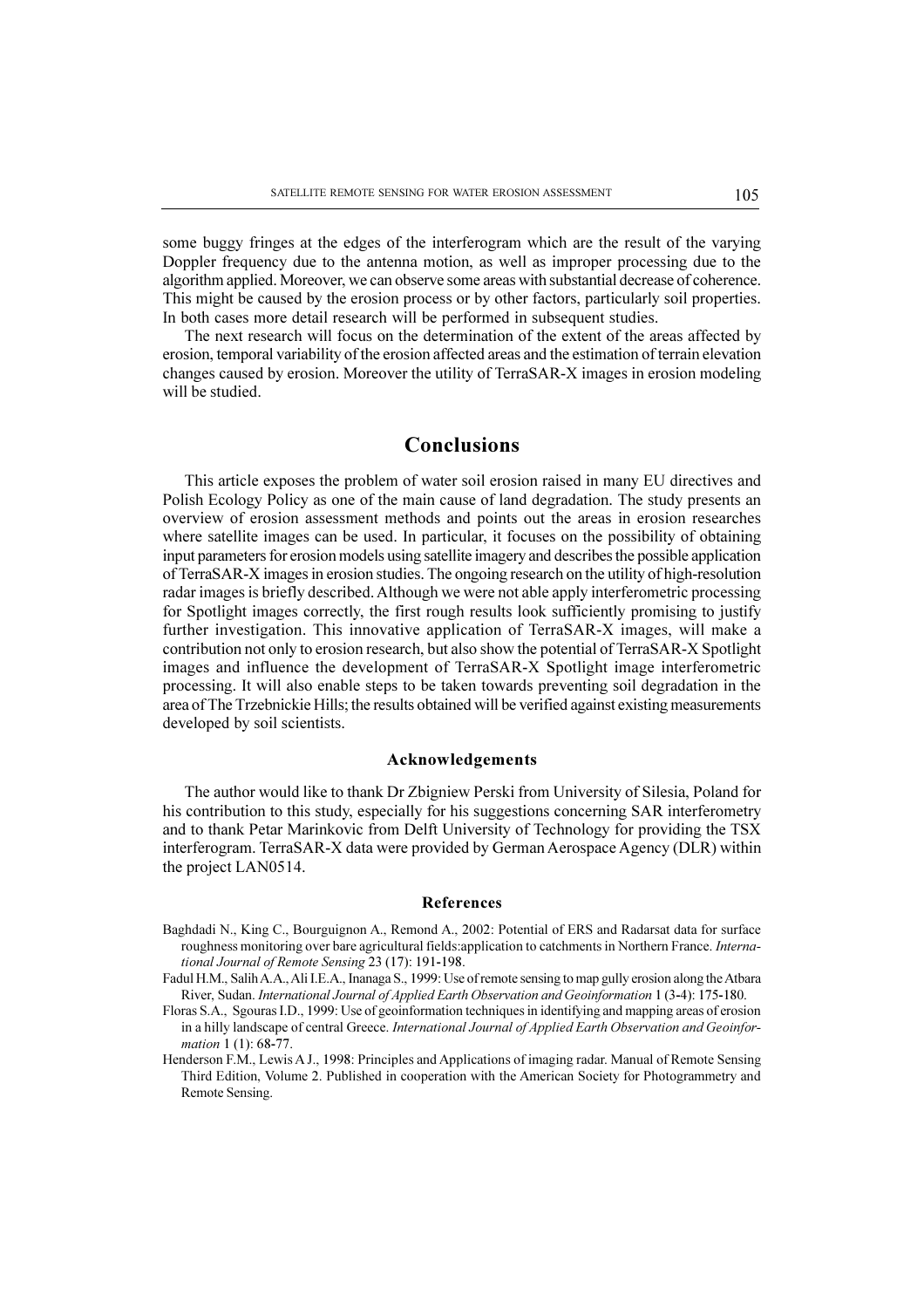Hill J., Megier J., Mehl W., 1995: Land degradation, soil erosion and desertification monitoring in Mediterranean ecosystems. Remote Sensing Reviews 12: 107-130.

Kampes B., Hanssen R., Perski Z., 2003: Radar Interferometry with Public Domain Tools. [In:] Proceedings of FRINGE 2003, December 1-5, Frascati, Italy.

Leek R., Solberg R., 1995: Using remote sensing for monitoring of autumn tillage in Norway. International Journal of Remote Sensing 16 (3): 447-466.

Lal R., 2001: Soil degradation by erosion. Land Degradation & Development 12(6): 519-39.

Lee H., Liu J.G., 2001: Analysis of topographic decorrelation in SAR interferometry using ratio coherence imagery. IEEE Transactions on Geoscience and Remote Sensing 29 (2): 223-232.

Lubczynski M.W., Gurwin J., 2005: Integration of various data sources for transient groundwater modeling with spatio-temporally variable fluxes - Sardon study case, Spain. Journal of Hydrology 306 (1-4): 71-96.

Major D.J., Larney F.J., Brisco B., Lindwall C.W., Brown R.J., 1993: Tillage effects on radar backscatter in Southern Alberta. Canadian Journal of Remote Sensing, Vol. 19, No. 2: 170-178.

Servenay A., Prat C., 2003: Erosion extension of indurated volcanic soils of Mexico by aerial photographs and remote sensing analysis. Geoderma 117 (3-4): 367-375.

Toutin T, Cheng P., 2003: Comparison of automated digital elevation model extraction results using alongtrack ASTER and across-track SPOT stereo images. Optical engineering 41 (9): 2102-2106.

Vrieling A., 2005: Satellite remote sensing for water erosion assessment: A review. Catena 65 (2006) 2-18.

Wegmuller U., Strozzi T., Farr T., Werner C.L., 2000: Arid land surface characterization with repeat-pass SAR interferometry. IEEE Transactions on Geoscience and Remote Sensing 38 (2): 776-781.

#### Streszczenie

Erozja wodna jest jednym z głównych czynników powodujących degradację gleb. Istnieje wiele metod oceny tego zjawiska w sensie ilościowym i jakościowym. Większość z nich wykorzystuje zintegrowane dane przestrzenne, w szczególności dane dotyczące czynników wywołujących erozję. Mogą być one pozyskiwane z różnych źródeł, między innymi z: istniejących map glebowych, użytkowania terenu i topograficznych, stacji meteorologicznych, pomiarów terenowych, zdjęć lotniczych i obrazów satelitarnych. Przewagą technik zdalnych jest głównie możliwość pozyskiwania w krótkich odstępach czasowych jednorodnych danych obejmujących duże obszary. Wybór odpowiednich metod i typu danych teledetekcyjnych mo¿liwych do wykorzystania do badania procesów erozyjnych jest podyktowany głównie rodzajem danych wynikowych, które chcemy uzyskać. Jednymi z podstawowych kryteriów wyboru są parametry sensorów, takie jak długość fali, rozdzielczość przestrzenna i czasowa, czy też, w przypadku danych radarowych, polaryzacja. W pracy przedstawiono krótki przegląd możliwości zastosowania technik zdalnych w badaniach erozji wodnej oraz czynników wywołujących to zjawisko. Głównie skoncentrowano sie na możliwościach wykrywania i oceny miejsc objetych zjawiskiem erozji oraz oceny czynników wywołujących erozję za pomocą obrazów radarowych SAR. Ponadto, podkreślono potencjał nowych wysoko rozdzielczych obrazów radarowych TerraSAR-X w badaniach erozyjnych. Przedstawiono równie¿ pierwsze wyniki realizowanego na obszarze Wzgórz Trzebnickich projektu (grant Niemieckiej Agencji Kosmicznej DLR LAN0154) dotyczącego monitorowania zmian ukształtowania powierzchni terenu spowodowanych erozją wodną, Pokazano pierwszy interferogram uzyskany z danych TerraSAR-X w trybie spotlight. Wskazano problemy związane z opracowaniem tego typu danych.

> mgr in¿. Magdalena Niemiec niemiec@kgf.ar.wroc.pl phone: +4871 3201952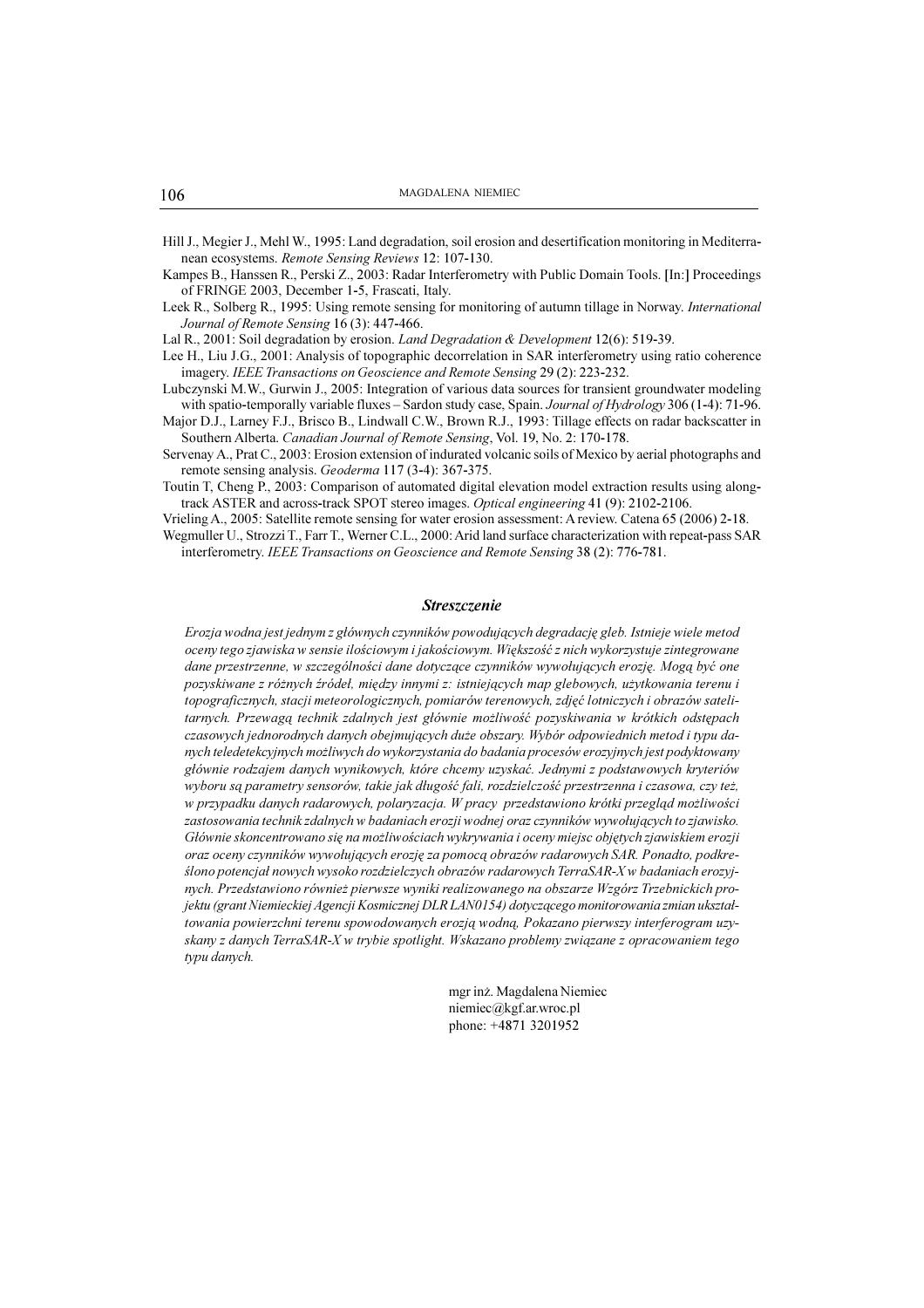